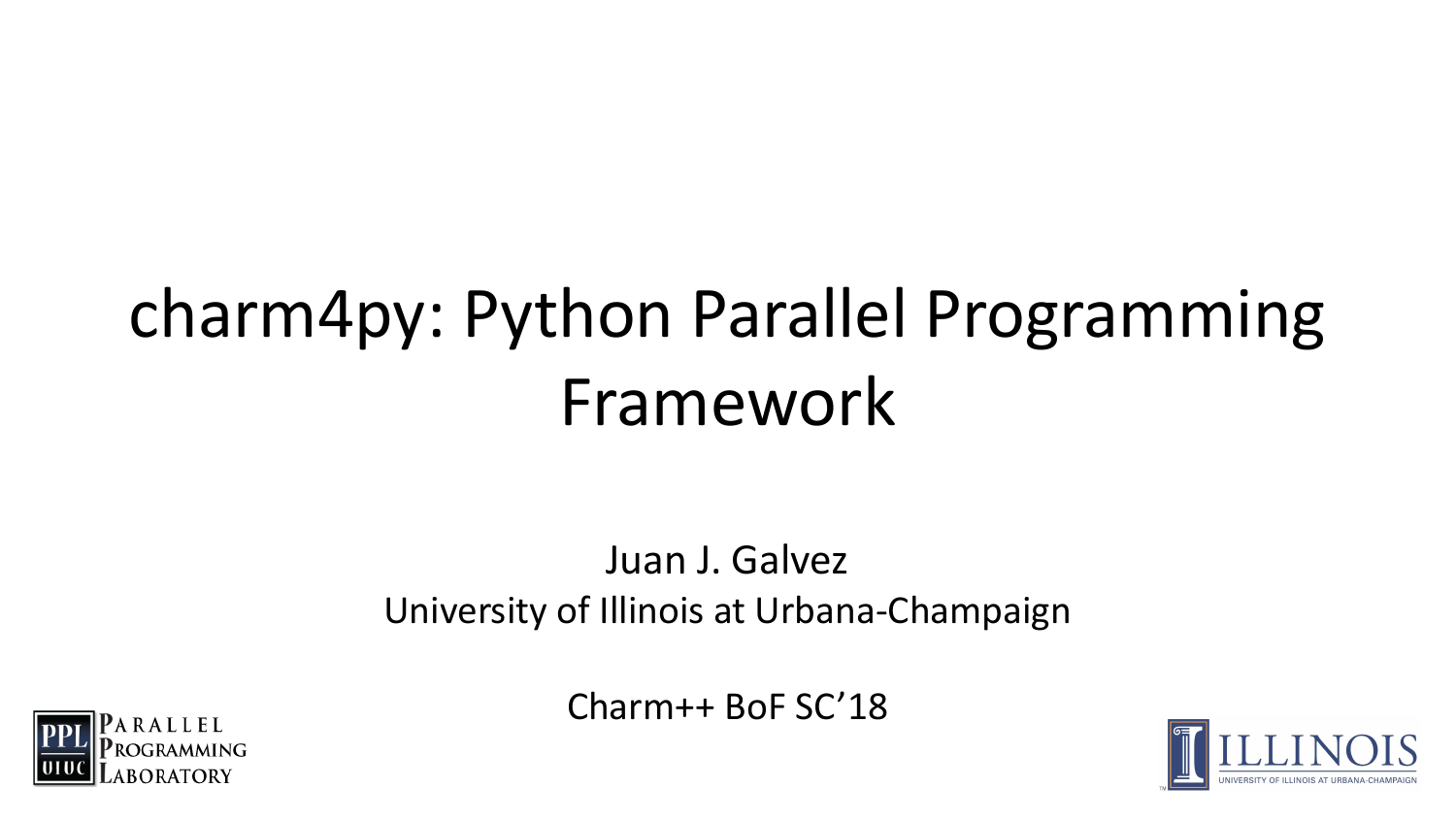# Charm++ with Python

- Parallel/distributed programming framework for Python, built on top of Charm++
- Simplified programming model and API
- Interactive mode for parallel/distributed applications
- Wide support for futures for direct-style programming with blocking semantics (still does computation/communication overlap internally)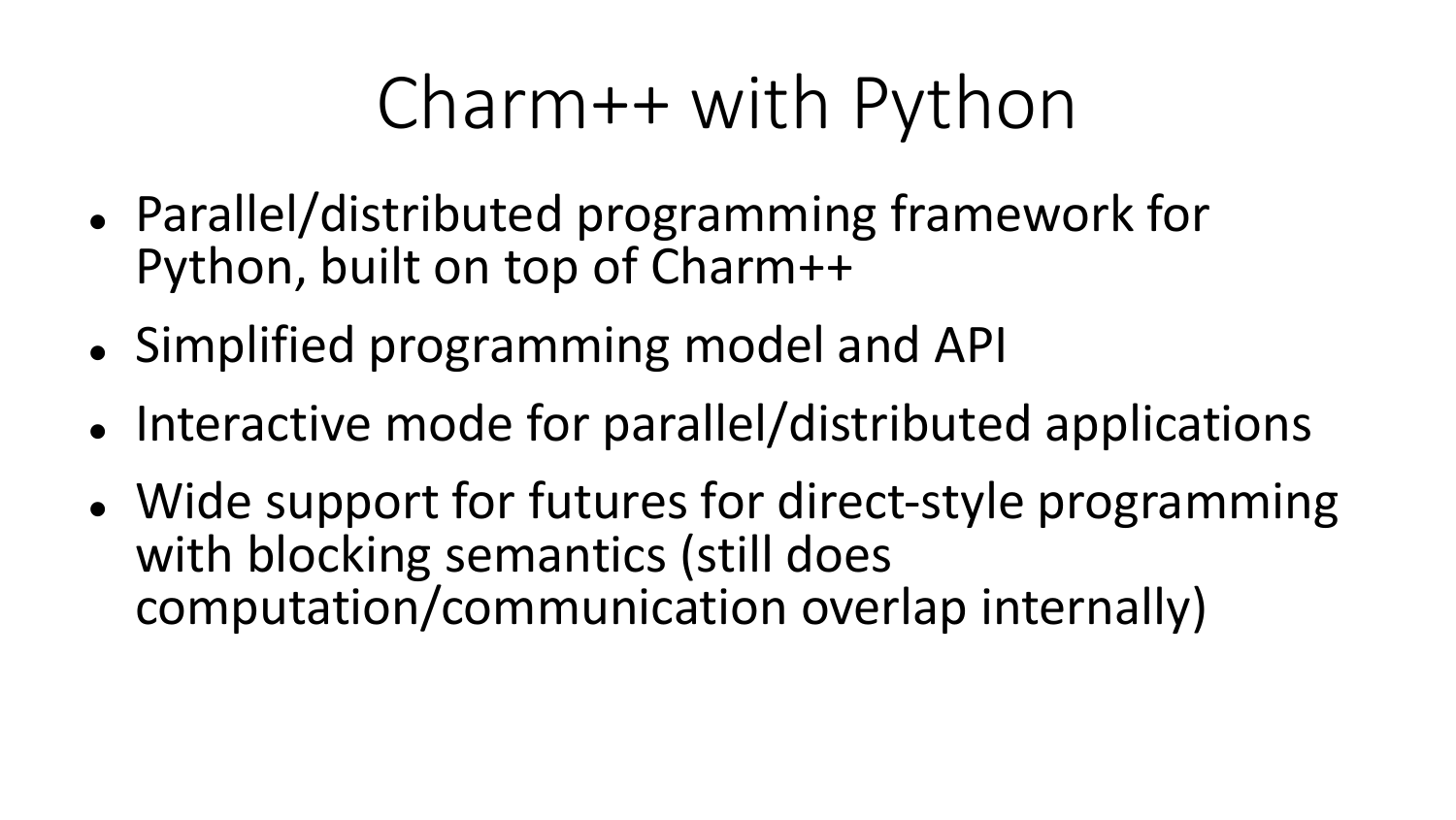# Starting the Application

- 1) Launch multiple processes using job launcher (similar to MPI). Provided *charmrun* tool suitable for workstations and small clusters
	- $-$  python3 -m charmrun.start +p20 myprog.py
	- srun job params /path/to/python myprog.py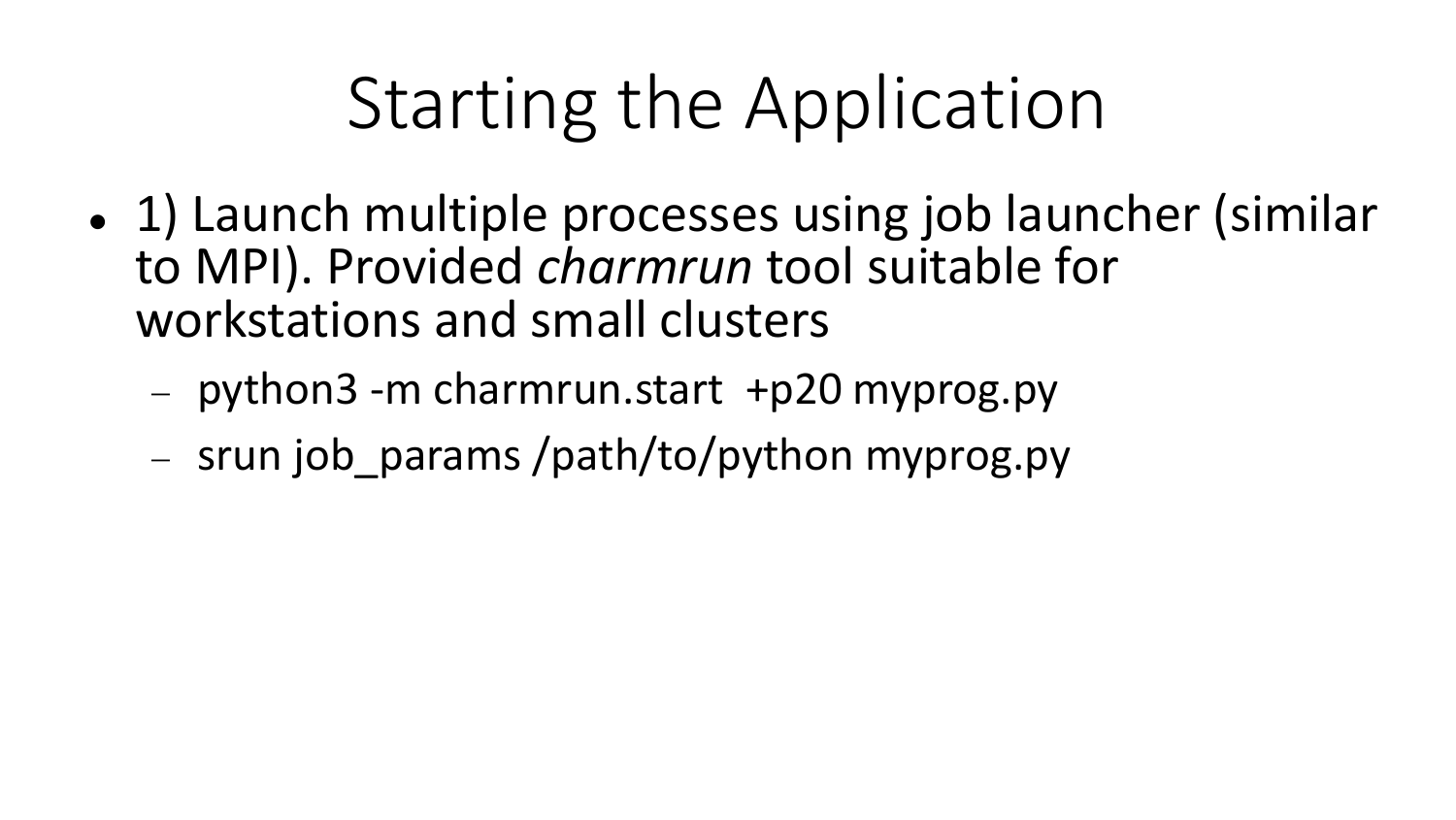# Simple example

**from** charm4py **import** charm, Chare, Group, Array

**class** Test(Chare): **def** myMethod(self, x, y, z): print("Hello from element", self.thisIndex, x, y, z)

```
# program entry point, runs on one process
def main(args):
```
# create and distribute work  $testGroup = Group(Test)$  $testArray = Array(Test, 100)$ testGroup.myMethod( $[1,2,3]$ , numpy.arange( $1,100$ ), "test\_group") testArray.myMethod( $[4,5,6]$ , numpy.arange( $50,100$ ), "test\_array")

# initialize runtime charm.start(main)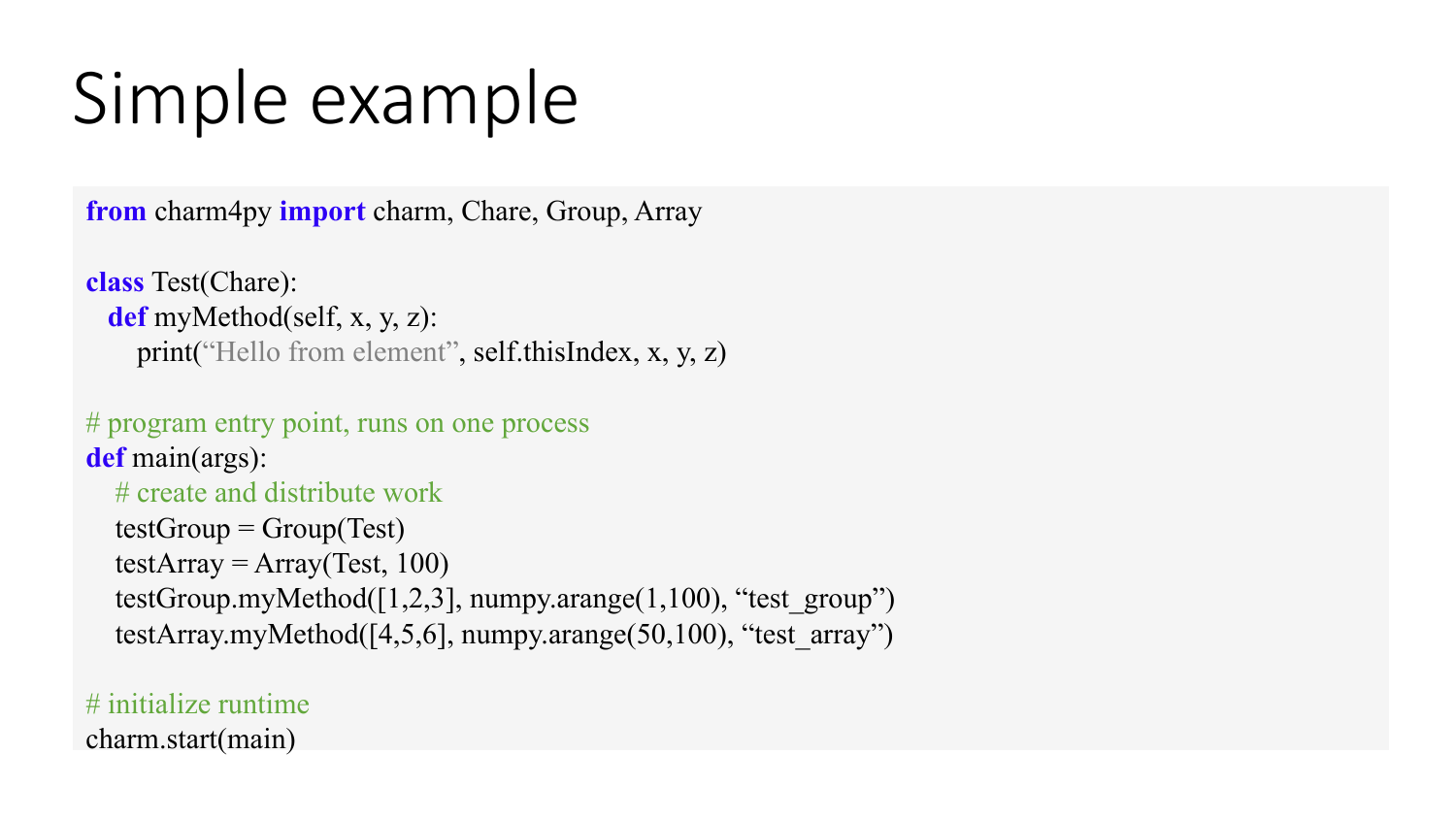## Remote Method Invocation

- proxy.method(x, y)
- Data arrays (e.g. numpy arrays) are directly copied into a message buffer in Charm++
- All other arguments are serialized using the *pickle* library (can automatically serialize most Python types)
- Pickling can also be customized

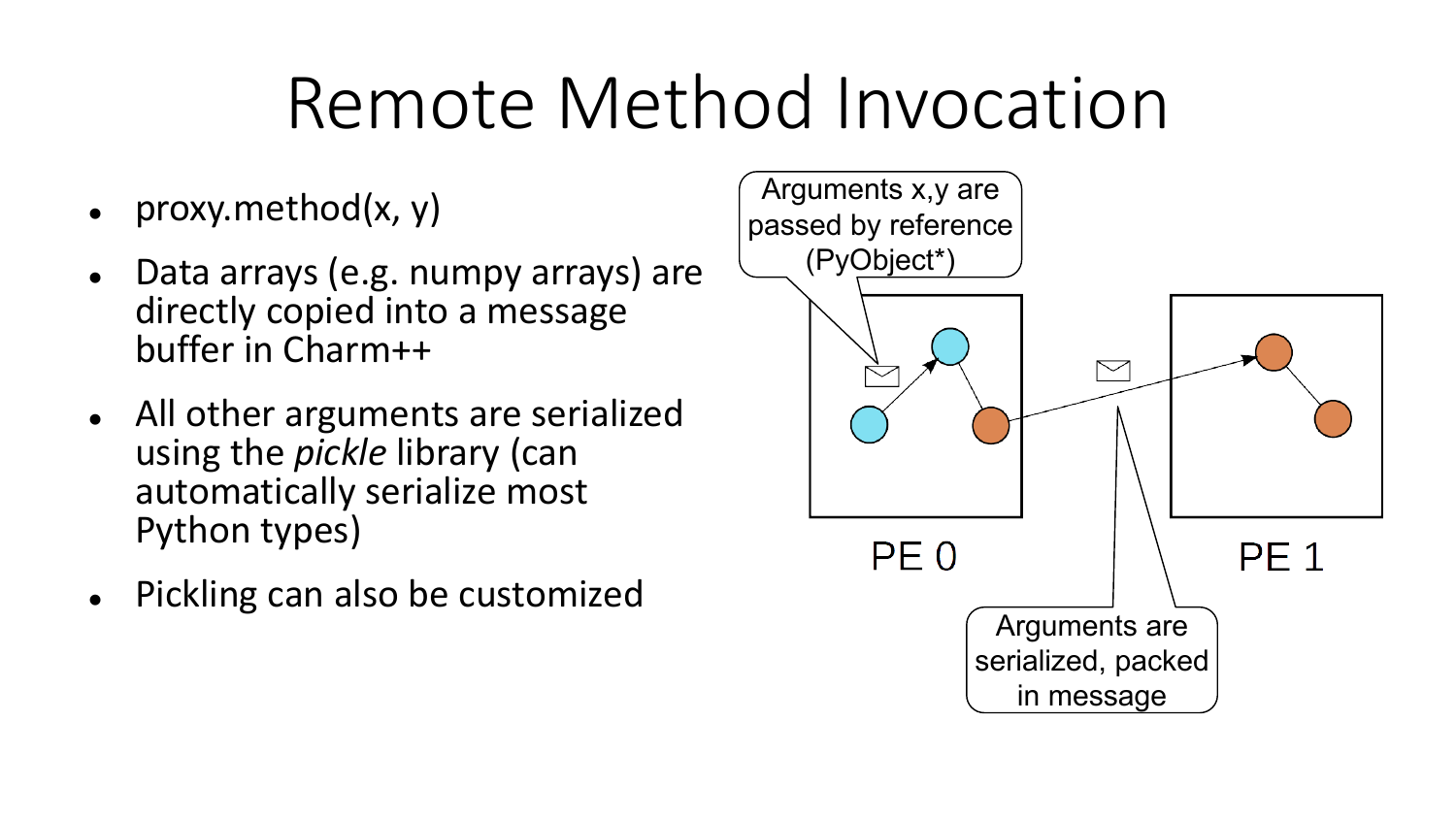#### Futures

- Remote method invocation (i.e. via proxy) is **asynchronous**, returns immediately
- Can obtain a *future*:

 $f1 = \text{prox}$ y.method $1$ (\*args, ret=True)  $f2 = \text{proxy}.\text{method2}(*\text{args}, \text{ret}=\text{True})$  $f3 = \text{proxy.method3}$ (\*args, ret=True) ... do work ... # wait for values now  $vals = [f1.get(), f2.get(), f3.get()]$ 

- get() blocks until result arrives. If broadcast call, returns when all chares have executed the method
- allReduce, barrier and others also supported (in next version)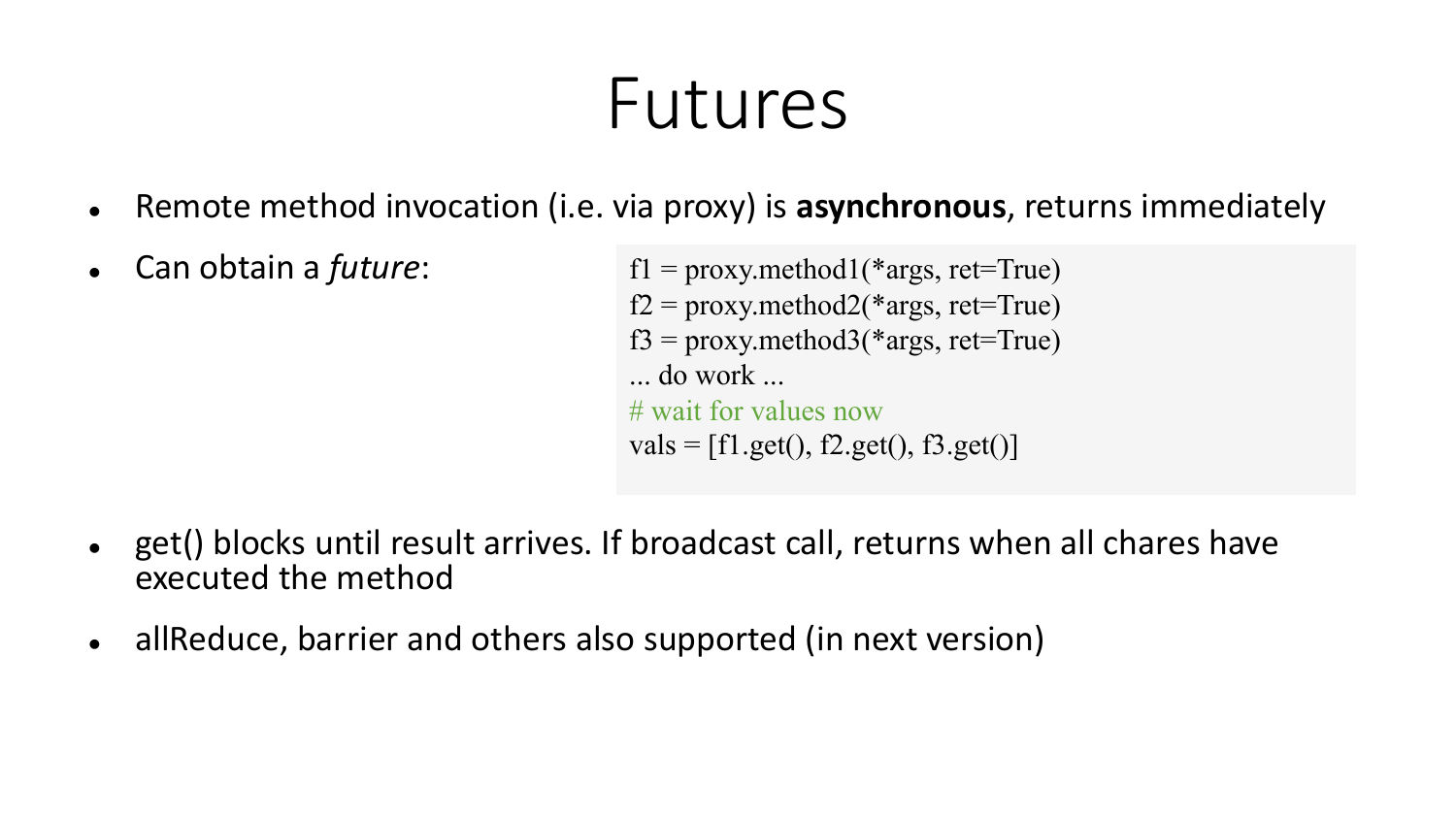#### stencil3d code on Cori



2 nodes. No imbalance. 2 nodes. Synthetic imbalance. 4 blocks (chares) per process